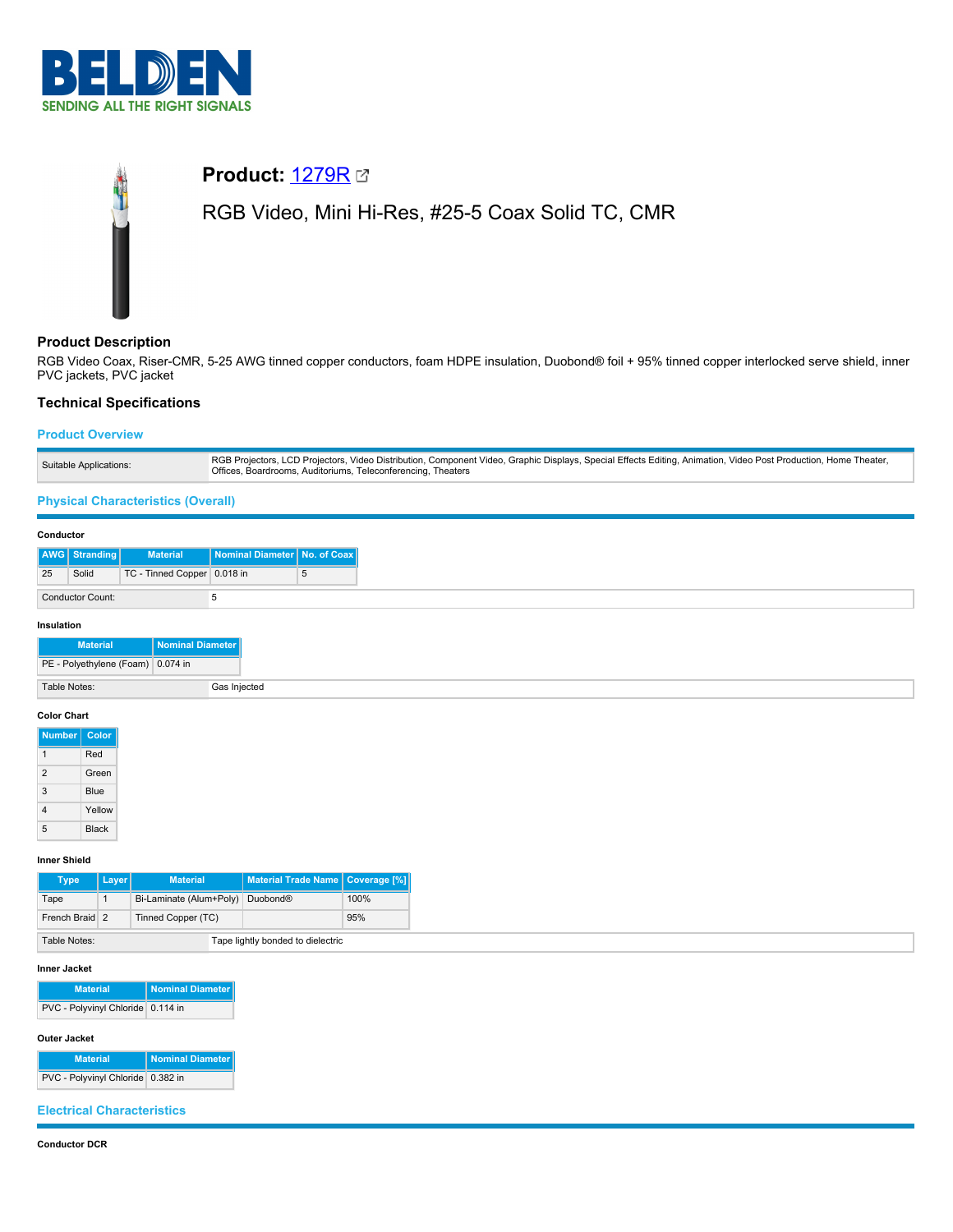|               | Nominal Conductor DCR Nominal Conductor DCR Conductor Resistance Nominal Inner Shield DCR   Outer Conductor DCR |                |                |
|---------------|-----------------------------------------------------------------------------------------------------------------|----------------|----------------|
| 34 Ohm/1000ft | 34 Ohm/1000ft                                                                                                   | 5.4 Ohm/1000ft | 5.4 Ohm/1000ft |
| Capacitance   |                                                                                                                 |                |                |

**Nom. Capacitance Conductor to Shield** 17 pF/ft

## **Inductance**

**Nominal Inductance**  $0.087$  µH/ft

# **Impedance**

| Nominal Characteristic Impedance |  |
|----------------------------------|--|
| 75 Ohm                           |  |

## **Return Loss (RL)**

|           | Frequency [MHz] Minimum Return (RL) |
|-----------|-------------------------------------|
| 5-850 MHz | 20 dB                               |

# **High Frequency (Nominal/Typical)**

|          | <b>Frequency [MHz] Nom. Insertion Loss</b> |
|----------|--------------------------------------------|
| 1 MHz    | 0.52 dB/100ft                              |
| 5 MHz    | 1.17 dB/100ft                              |
| 50 MHz   | 3.7 dB/100ft                               |
| 100 MHz  | 4.9 dB/100ft                               |
| 200 MHz  | 6.7 dB/100ft                               |
| 400 MHz  | 9.5 dB/100ft                               |
| 750 MHz  | 13.4 dB/100ft                              |
| 900 MHz  | 15 dB/100ft                                |
| 1000 MHz | 15.8 dB/100ft                              |
| 3000 MHz | 31.2 dB/100ft                              |

#### **Delay**

|            | Nominal Delay   Nominal Velocity of Propagation (VP) [%] |
|------------|----------------------------------------------------------|
| 1.24 ns/ft | 80%                                                      |

## **Voltage**

**UL Voltage Rating** 300 V RMS

# **Temperature Range**

| Non-UL Temp Rating:          | $75^{\circ}$ C |
|------------------------------|----------------|
| UL Temp Rating:              | $60^{\circ}$ C |
| Operating Temperature Range: | -40°C To +75°C |

### **Mechanical Characteristics**

| Bulk Cable Weight:           | 71 lbs/1000ft |
|------------------------------|---------------|
| Max. Pull Tension:           | 130 lbs       |
| Min Bend Radius (Overall):   | 3.75 in       |
| Min Bend Radius (Each Coax): | $1.1$ in      |

# **Standards**

| NEC/(UL) Compliance:  | <b>CMR</b>       |
|-----------------------|------------------|
| CEC/C(UL) Compliance: | <b>CMG</b>       |
| <b>CPR Euroclass:</b> | Eca              |
| RG Type:              | Sub-miniature 59 |

# **Applicable Environmental and Other Programs**

| <b>Environmental Space:</b>       | Indoor - Riser |
|-----------------------------------|----------------|
| EU Directive 2000/53/EC (ELV):    | Yes            |
| EU Directive 2011/65/EU (RoHS 2): | Yes            |
| EU Directive 2012/19/EU (WEEE):   | Yes            |